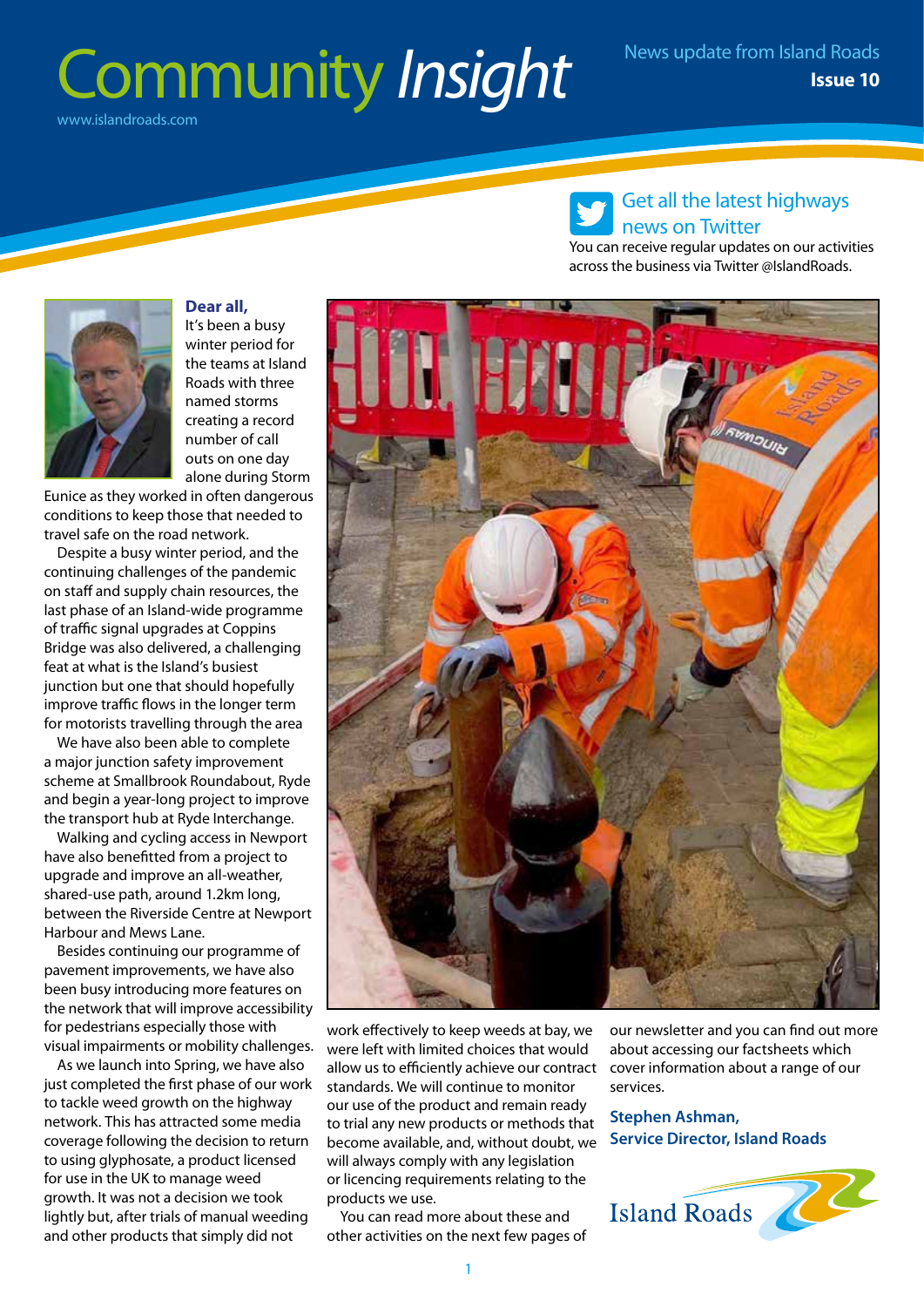

**Issue 10**

# **Smallbrook safety scheme**



Major work to improve safety at Smallbrook roundabout by realigning the junction's approaches has been completed. The scheme also involved the introduction of traffic islands, additional streetlighting, a reduced speed limit and anti-skid 'slow down strips.'

The junction now requires approaching traffic to slow down and negotiate the new roundabout rather than 'straight-running' across it.

The six-month project has been complex, accommodating numerous environmental considerations as well as the rerouting of major utility infrastructure. In addition, the project has experienced bad weather (with multiple named storms), the ongoing effects of COVID-19 and some supply chain issues.

The works were substantially finished ahead of the Easter holiday weekend, with only anti-skid work left to be completed and this will be done - under night time road closures – early in June. This could not be done earlier as the road surface has to be worn prior to application.

We would like to thank residents for their patience and understanding while these major works were undertaken.

#### **Upgraded shared path welcomed by users**

Work to create an upgraded shared use route between The Riverside Centre and Mews Lane in Newport is also now complete and has been well received by those who regularly use it.

The scheme is part of the Isle of Wight Council's ongoing work to encourage greater use of cycling and walking by creating high quality shared-use paths.





**Pictured:** Artist's impression of how the improved Ryde Transport Interchange will look

## Ryde Transport Interchange work begins

Work on Ryde Transport Interchange to provide better travel connectivity as well as a much-improved public space has begun.

The project is primarily funded by a government grant from the Transforming Cities Fund following a successful bid for £55.6 million by the Isle of Wight Council, Portsmouth City Council and Hampshire County Council — together as South East Hampshire Rapid Transport.

Around £10 million of this has been awarded for the Ryde Transport Interchange improvements.

The Esplanade transport hub will be reorganised to provide more landscaped pedestrian space reflecting the responses received to the public consultation last year and allowing buses to leave directly to George Street rather than having to turn at the Dover Street roundabout.

There will be a new dedicated cycle route and walkway through the Esplanade along with further sign posted links to and from Ladies Walk to the west and Puckpool to the east along with new street furniture and planting throughout the Esplanade area.

The project will also see a boardwalk built on the tramway pier by Wightlink, scheduled to start later in the spring.

The refurbishment of Esplanade Station will provide a direct connection from the concourse to the boardwalk, accessible public toilets, and expanded retail/cafe units.

To minimise disruption the works will be delivered in several phases over 12 months taking into account the major events including the Isle of Wight Festival, Tour of Britain, Ryde Carnival, and the scooter rally.

Regular updates on scheme progress and significant changes to traffic management will be released throughout the project.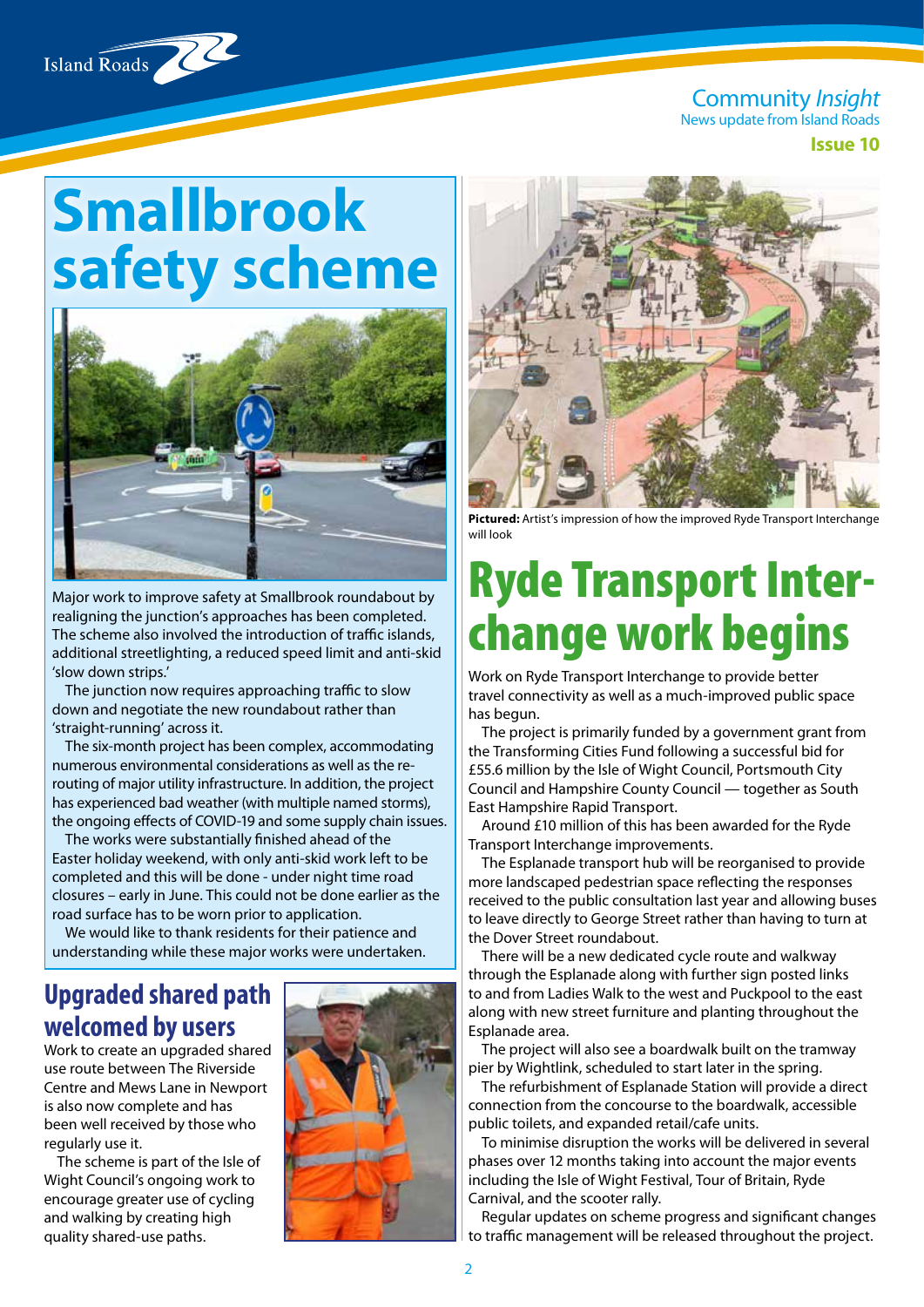**Issue 10**



# Belgrave Road progress

Works continue at Belgrave Road in Ventnor to reinstate the failed wall and road above and our regular site monitoring has indicated that the area was largely unaffected by the storms.

Local company Stoneham Construction has been working on site to strengthen the walls either side of the collapsed section.

The process for doing this involves drilling soil nails - grouted steel nails – into the natural soil

slopes creating a composite mass similar to a gravity retaining wall, which gives them extra strength during the excavation process.

A crane has also been used on site to remove a large section of the collapsed wall to make the area safer for those working on the dismantling of the remaining sections. This dismantling work is continuing, with sections being removed and disposed of off-site. We are also taking steps to temporarily stabilise the sections of the exposed embankment face with further soil nails and spray concrete as we begin the process of rebuilding the walls.



Traffic signals and pedestrian crossings have been successfully upgraded at Coppins Bridge as part of a project to improve traffic flows.

The work which started last November was carried out in phases to reduce disruption at what is the Island's busiest junction.

Signals and crossing points at seven locations were upgraded with

'intelligent' signals which can better respond to changing traffic flows. The new equipment also uses less power which means they are safer .<br>and more energy efficient.

The Coppins Bridge project is the last element of an Island-wide programme, under the Highways PFI, to upgrade all traffic signals and pedestrian crossings.

### Accessibility works



Work by the Isle of Wight Council and Island Roads to make pavements more accessible to all pedestrians is being ramped up once more.

In the coming weeks, we will be installing tactile dropped kerb crossing points at 16 locations throughout the Island. On completion of the programme, we will then look to install at least another ten crossing points as part of our Highways PFI work to upgrade footways in this coming year.

This year's work is in addition to more than 70 new crossing points delivered recently both through the PFI programme and using additional money prioritised by the council to fund accessibility schemes.

The programme has been welcomed by Jan Brookes, CEO of Isle Access who said: "We are really pleased to see the IW Council and Island Roads continuing their commitment to improving access for many people on the Island. The dropped kerbs will make it easier for people to get around their communities and are a factor in preventing loneliness and isolation."

The sites being upgraded in the next tranche of dropped kerb crossing points are:

- Bannock Road, Whitwell near Kemming Road;
- Melville Street, Sandown near Broadway;
- Cornwall Road, Ventnor near Newport Road;
- Nicholson Street, Newport junction with Horsebridge Hill;
- Milligan Road, Ryde near West Street;
- West Street, Ventnor near High Street;
- Winchester Park Road, Sandown near Broadway (both eastern and western sides);
- Royal Crescent, Sandown near Beachfield Road and near Melville Street;
- Three Gates Road, Cowes near Place Road.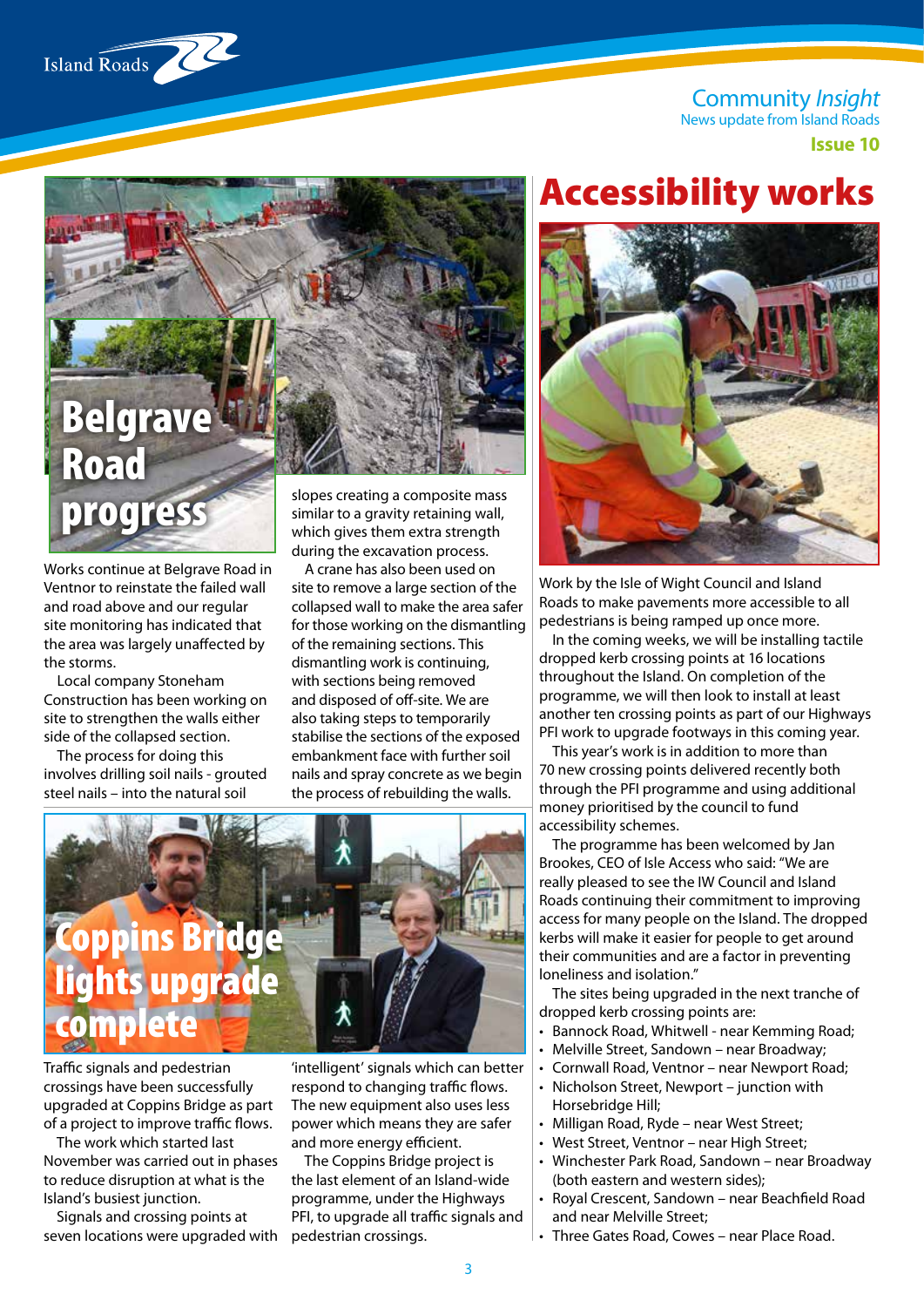Island Roads

**Issue 10**

Our weeding programme started in April and, this year, there has been a lot of media coverage around the return to using an herbicide that contains a heavily diluted amount of the product glyphosate – a product that is also found in many of the most widely used domestic weedkillers and is also used by the agricultural industry.

Island Roads have a contracted responsibility to keep the highway network safe and in a good condition as part of the Isle of Wight Highway PFI. The growth of weeds on our pavements/footways can pose a trip or slip hazard, particularly for our more vulnerable users.

Allowing weed growth to continue uncontrolled also results in damage to the highway network when seedlings disperse, and root systems become more established which creates safety issues and becomes a costly challenge to resolve.

In conjunction with the Isle of Wight Council, we conducted a substantial trial of manual removal across the entire network during 2021. The findings of our trials, which align closely with the outcomes from other local authorities across the UK, is that these alternative approaches are simply not effective in keeping highway weed growth under control and a return to using a weedkiller is the only effective course of sustainable action.

Glyphosate remains a licenced, safe, effective, and costeffective solution for managing weed growth on the highway network. The product is used in accordance with the dilution and application methods that form part of its licence for use in the UK and is sprayed by hand in a targeted way. We also work closely with our contractors to agree the correct way to use the product.

We will continue to monitor our use of the product and remain ready to trial any new products or methods that become available, and we will always comply with any legislation or licencing requirements for its use.

You can read more about this on our frequently asked questions factsheet on our website.

# **Winter season complete**



An

update

on<sup>3</sup>

weeding

Island Road's official winter maintenance season came to an end at the end of April, with the team completing 28 gritting runs in which over 500 tonnes of salt were deposited on the network to keep it ice-free in freezing and nearfreezing temperatures. This is approximately half

the amount of runs and salt used over the same winter period in 2020/21.

However, this season did see some intensive storm-related activity including the three named storms and recordbreaking winds that ravaged the Island over the weekend of February 18-20.

Between the Friday and Monday morning alone, there were 224 reported storm-related issues affecting the highway – among the busiest periods of activity experienced by Island Roads since it began maintaining the network in 2013.

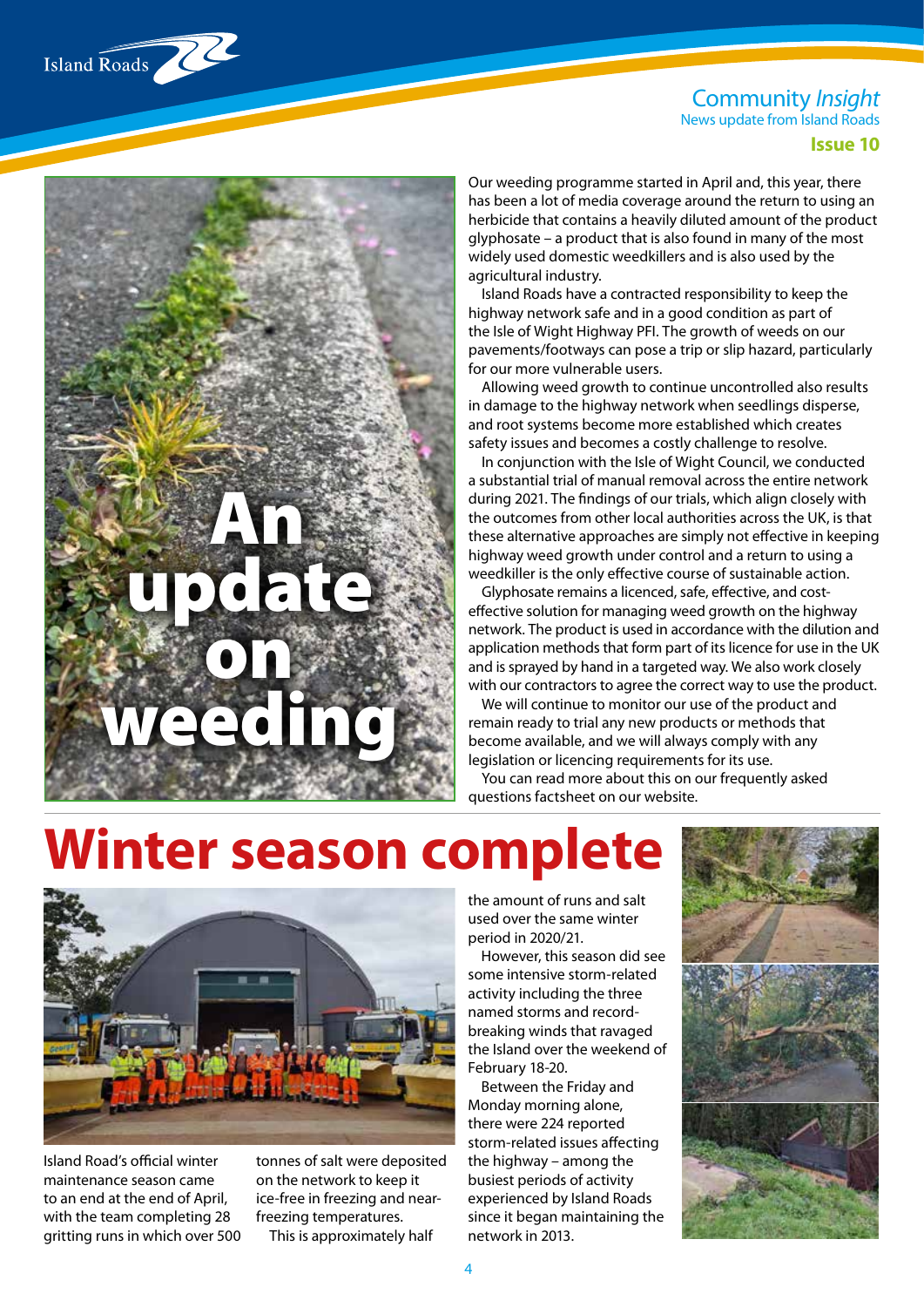

Community *Insight*

News update from Island Roads

**Issue 10**



### **Island Roads work wins Chamber of Commerce Award**

Island Roads was delighted to be received the Business in the Community Award at the recent IW Chamber of Commerce Business Awards 2022.

The accolade was in respect of the work of the IW Foundation and support given to local good causes through our ongoing volunteering programme.

### **Get the facts**

We have been busy producing a series of factsheets about different aspects of our highway service, from our road and footway resurfacing, to exploring how we keep the Island clean and tidy, look after the environment and work to help reduce highway flooding.

You can find all these and more on the factsheets page on our website under the News menu tab **islandroads.com/factsheets**

We have also produced a series of information films, typically around two minutes long, which explain some of our services in more detail. You can find these under the News menu tab **islandroads.com/news/ information-films**

## **Community support – focus on WightSAR**

Charities and community groups continue to be supported through the Isle of Wight Foundation which has donated more than £600,000 to good causes on the Island since it was established in 2014.

This year, search and rescue organisation WightSAR received a welcome gift on its tenth anniversary – a £16,000 cheque from the Isle of Wight Foundation.

The money will help the organisation buy and adapt a much-needed new command vehicle to replace the existing one that is 13 years old and increasingly unreliable and expensive to maintain.

The grant was the first of 11 totalling over £85,000 announced this year by the Isle of Wight Foundation which comprises the partners behind Highway PFI company Island Roads: Ringway Island



Roads, Meridiam, Island Roads Services and Vinci Concessions.

WightSAR founder and chairman Dean Terrett said he was thrilled to receive the £16,000 from the Foundation – particularly as it coincided with the group's tenth anniversary.

"Over the past ten years, our members – none of whom are paid – have provided over 26,000 volunteering hours at all times of the day or night and often in extreme weather conditions," he said.

"Quite simply, these extraordinary members give up their time with their own families to save the lives of someone else's loved one. We owe a huge debt to their families for their patience, understanding and support.

"But we are also extremely thankful for the ongoing support we receive from local businesses, the public, and charitable bodies such as the IW Foundation. Without this support, we simply would not exist."

Applications for this year's Isle of Wight Foundation grants close in May, with successful projects announced at the end of the year.